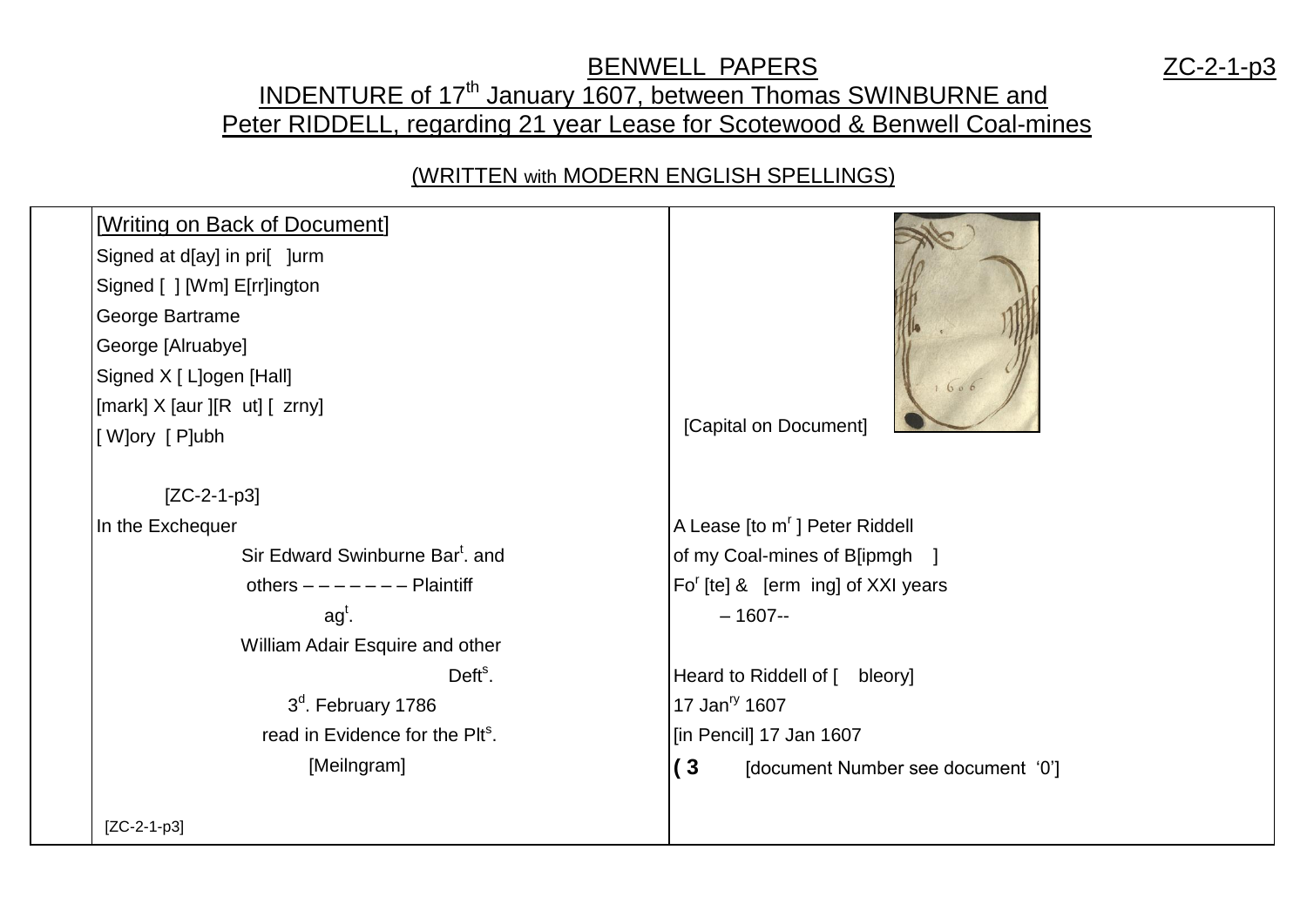| [Line<br>$N^{\circ}$ .] | IDOCUMENT]                                                                                                                                                                |
|-------------------------|---------------------------------------------------------------------------------------------------------------------------------------------------------------------------|
| $\mathbf{1}$            | (1606) / $1$ This Indenture made the Seventeenth day of January in the fourth year of the reign of our Sovereign lord James by the grace of                               |
| $\overline{2}$          | god King of England France and Ireland defender / <sup>2</sup> of the faith And of Scotland the Fortith Between Thomas Swinburne of Capheaton in the                      |
|                         | County of Northumberland Esquire on the one party And Peter Riddell of the town Newcastle upon Tyne in the County of the same town gent                                   |
| 3                       | $\frac{1}{3}$ on the other part Witnesseth that the said Thomas Swinburne for certain good and reasonable causes and considerations him hereunto                          |
| $\overline{4}$          | especially moving hath demised granted and to firm let and by this part doth demise grant / 4 and to firm let to the said Peter Riddell his                               |
|                         | executors administrators & assigns All that the moiety or half part of all and singular the coal-mines and coals [un]wrought to him the said                              |
| 5                       | Thomas Swinburne appertaining And of the coal-pit as well opened as $/5$ to be opened being and remaining in Scotewood within the Lordship                                |
|                         | and territories of Benwell in the County of Northumberland together with free liberty to dig sink ridd and work pit and pits and to make trench &                         |
| 6                       | trenches or other passage / <sup>6</sup> for conveying of water and for avoiding of Styth for the winning working or obtaining of the said moiety or half                 |
| $\overline{7}$          | part of the said Coal-mines and coals within Scotewood aforesaid, and also free and convenient way-leave water-leave / <sup>7</sup> ground room and                       |
|                         | heap room as well for the working obtaining and laying of the said coals to be wrought out of the said mines and of the earth stone rubbish                               |
| 8                       | slate and other refuse and conveyance of water providing or to provide out of $\ell^8$ any of the work of the premises as for conveying loading                           |
|                         | and carrying away of the coals to be wrought out of any pit or pits had or made or to be had or made in the in the premises to the Staith or                              |
| 9                       | Staiths of the said Peter Riddell his / <sup>9</sup> executors or assigns for the time being at or near the water of Tyne with horse Wayne Carte or other                 |
| 10                      | carriage and to erect lodge or hovel to work or stand under, with all other matters and things mete and convenient together $\ell^{10}$ with all that                     |
|                         | staith situated and adorning upon the water of the Tyne built, late in the occupation of [p'pofer] m[]tford and now in the occupation of John                             |
| 11                      | Barker of Newcastle merchant To have and to hold / <sup>11</sup> All the said moiety or half part of the said coal-mines and coals above mentioned to                     |
|                         | be demised Together with the said way-leave water-leave heap room staith liberties and all other the premises above granted unto the said                                 |
| 12                      | Peter / <sup>12</sup> Riddell his executors administrators & assigns from the last day of August next coming after the date hereof unto the end and term<br><b>of</b>     |
| 13                      | one and twenty years then next following fully to be complete and ended yielding / 13 and Paying therefore yearly during the said term unto                               |
|                         | the said Thomas Swinburne his heirs or Assigns Forty [marks] of lawful money of England at the now dwelling house of Charles Hedworth                                     |
| 14                      | Esquire situated / <sup>14</sup> in Pilgrim Street within the said town of Newcastle upon Tyne at two feast or terms in the year that is to say at the feast of           |
| 15                      | the purification of the blessed virgin Mary, and S <sup>t</sup> . Peter ad Vincula commonly called lamas day / <sup>15</sup> or within fourteen days next after either of |
|                         | the same feast days by even portions And yielding and paying therefore yearly during the said term to the said Thomas Swinburne his heirs                                 |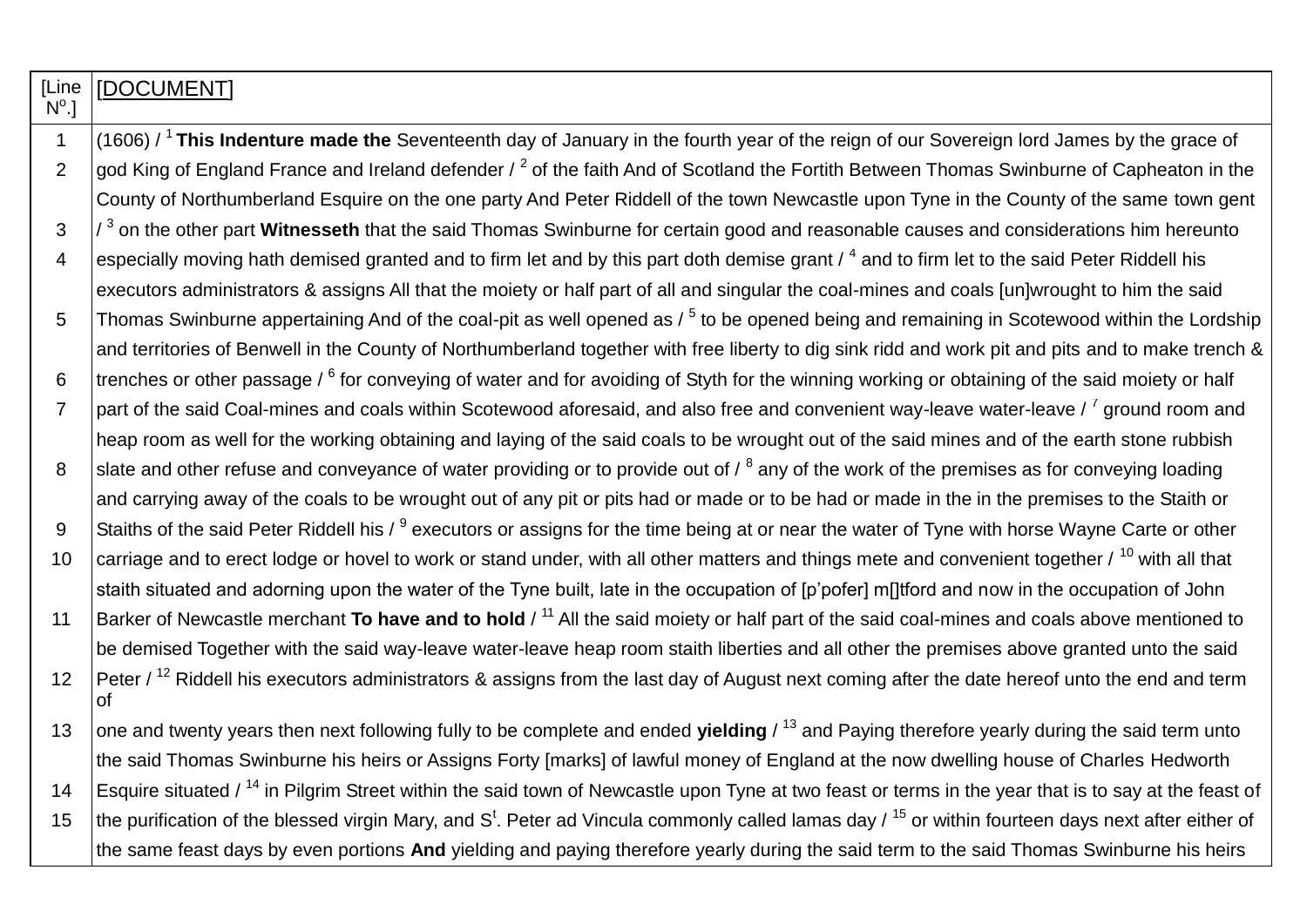16  $\,$  or assigns for every pit / <sup>16</sup> in the premises whereat or out of with the said Peter Riddell his executors administrators or assigns shall work and draw coals, more then at one coal-pit except Drift-pit and water-pit only forty [mark] of lawful money of England at the said now dwelling,  $17$   $\frac{1}{17}$  house of the said Charles Hedworth in Pilgrim street in Newcastle aforesaid at the said two feast days or terms in the year, or within 18 fourteen days next after either of the same feast days by even portions **And whereas** also / <sup>18</sup> the said Thomas Swinburne is now lawfully estated and entressed [ ] and in one fixed part accounting the whole in fixed part to be divided, of all and singular the coal-mines and coals 19 | being and remaining without Scotewood aforesaid within the Lordship of Benwell / <sup>19</sup> He the said Thomas Swinburne for the like causes and consideration [of] him here unto especially moving Hath demised granted and to firm let and by this part doth demise grant and to firm let 20 to the said Peter Riddell his executors administrators and assigns  $\ell^{20}$  All that his said fixed part accounting the whole in fixed part  $\ell$  to be divided of all and singular the coal-mines coals unwrought, and coal-pits, as well opened as to be opened being and remaining within any of 21 the ground field or territories of Benwell aforesaid  $\ell^{21}$  without the said wood called Scotewood Together with free liberty to dig sink ridd and work pit & pits and to make trench and trenches or other passage for conveying of water and for avoiding of Styth and for the winning working 22  $\frac{1}{2}$  or obtaining of the said / <sup>22</sup> fixed part of the said coal-mines and coals within the said ground field or territories without Scotewood aforesaid / And also free and convenient way leave, water-leave, ground room, and heap room, as well for the working [attaining] and laying of the  $23$   $\frac{1}{23}$  said coals and of the earth stones rubbish slat and other refuse and the conveying of water as for conveying leading and carrying away of 24 the coals wrought out thereof, to the Staith or Staiths of the said Peter Riddell his executors  $\ell^{24}$  administrators or assigns for the time being at or near the water of Tyne with horse Wayne Carte and other Carriage and to erect lodge or hovel with the other [partner] of the same mines 25 mete and convenient **To have and** to hold / <sup>25</sup> All the said fixed part of the said coal-mines and coals and all other the premises last above demised into the said Peter Riddell his executors administrators & assigns from the said last day of August next coming after the date hereof 26 unto the end /<sup>26</sup> and term of one and twenty years Then next following fully to be complete and ended **Yelding** and paying therefore yearly 27 during the said term to the said Thomas Swinburne his heirs or assigns term [paying]  $/27$  of lawful money of England at the said two feast or terms [of] the year or within fourteen days next after either of the same feast days by even portions and at the said now dwelling house of the 28 said Charles Hedworth And / <sup>28</sup> also yielding and paying yearly during. the said term to the said Thomas Swinburne his heirs or assigns for every pit out of Scotewood aforesaid where at, or out of which, the said Peter Riddell his executors administrators or assigns, shall work  $29$   $\frac{1}{29}$  and draw coals more then at one coal pit (except Drift pits and water pits only) ten pounds of lawful money of England, at the said house 30 and at the said two feast aforesaid, or within fourteen days next after either of the / <sup>30</sup> same feast days by even portions And if it shall happen the said several rent of Forty [Marks] and Ten pounds or any of them to be behind unpaid in part or in all, over or after either feast day thereof 31 above said in which it ought  $\ell^{31}$  to be paid or shall be due, by the said space of fourteen days being lawfully demanded, at the said dwelling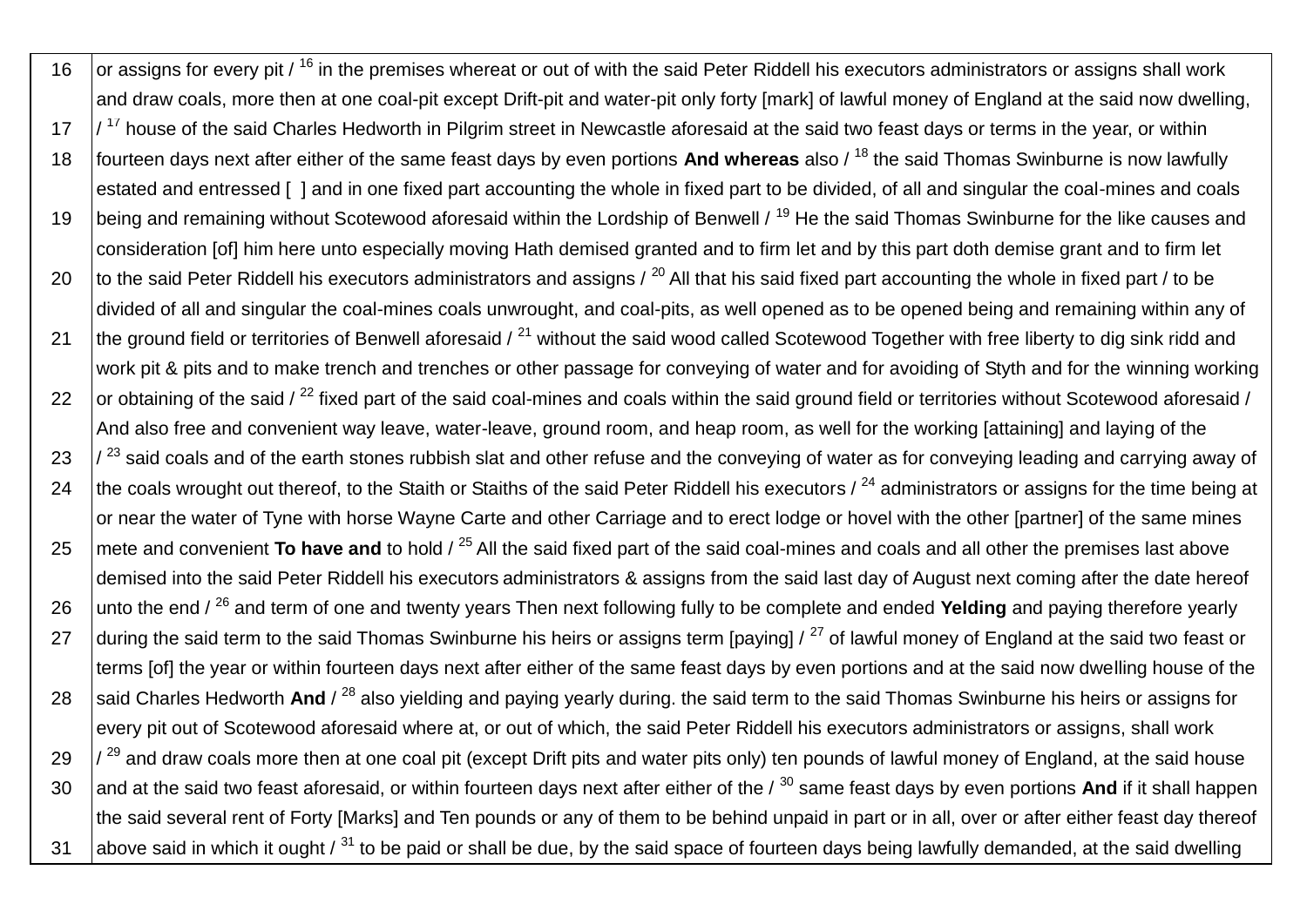house of the said Charles Hedworth in Pilgrim street aforesaid, That then or at any time after it shall or may be lawful to and for the said 32 Thomas / <sup>32</sup> Swinburne his heirs and assigns in to the said coal-mines coals coal-pits and all other the premises above by these part demised 33 wholly to re-enter, and the same to hew again retain and repossess as in his or their firs[t] estate And the said Peter Riddell his  $/33$  executors administrators [&] assigns thereof and there from utterly to [exp]ell put out and a-move Any thing above said or thereupon to be construed to 34 the contrary thereof in any wise not withstanding / **And the said** Thomas Swinburne^< for him> his heirs / <sup>34</sup> executors administrators and assigns and every of them covenants and grants to and with the said Peter Riddell his executors administrators and assigns and every 35 of them by this part in manner and form following that is to say That all and singular the premises  $\frac{1}{35}$  above by these parts demised at the time of the commencement of the said term and so forthward during the continuance thereof shall be and continue, unto the said Peter Riddell 36  $\,$  his executors administrators & assigns clear and clearly acquitted and discharged or sufficiently /  $^{36}$  sued harmless by him the said Thomas Swinburne his heirs executors or assigns of and from all and every former leases bargains statute recognizance Remits rents and arrearage 37  $\int$  of rent Judgement executions [ioyuto<sup>r</sup>s] dowers estate and encumbrance whatsoever, And that he the /  $^{37}$  said Peter Riddell his executors administrators or assigns shall or may for the said several yearly rent of Forty [mark] and Ten pound to be paid as aforesaid and under the 38 condition above expressed, peaceably and quietly, have hold occupy and [envoy] all the said  $\beta^{38}$  moiety or half part of the said coal-mines coals and coal-pit in Scotewood aforesaid Together with the said fixed part of all and singular the said coal-mines coals and coal-pits out of 39 Scotewood aforesaid in the said ground field and territories of Benwell and all  $-$  /  $^{39}$  other the p<sup>re</sup>mises above mentioned to be demised, without any let trouble or interruption of him the said Thomas Swinburne his heirs executors administrators or assigns or any of them or a[ny] 40 other person or persons by the means title or procurement of them or any of them And without  $\ell^{40}$  any lawful eviction or expulsion of any other person or persons during the said term / And that he the said Peter Riddell his executors administrators and assigns shall or may have free 41 ground-room staith-room and wayleave in other ground land and territories aforesaid  $\ell^{41}$  for the laying and taking away of his and their coals then wrought for space of one half year next after the end of the said term without any let of him the said Thomas his heirs executors 42 administrators or assigns or any of them And the said Peter Riddell for him / <sup>42</sup> his executors administrators & assigns convents to and with the said Thomas Swinburne his heirs executors & assigns by these parties That the tenant of the same Thomas his heirs & assigns shall or 43  $\,$  may during the said term hew & take the leading of all the said coals /  $^{43}$  proceeding out of the said mine or mines above demised to the staith or staiths of the said Peter his executors administrators or assigns for the time being afore any other person or persons So that they do and 44 will serve & lead with their carriage at all convenient times when they shall be  $/44$  required, and with such measure and at such rate & price as any other or others shall or will do without fraud or covin **Provided** always and it is further agre[ed] between the said parties for them their 45 | heirs executors & assigns to and by these parties That if he the  $/45$  said Peter his executors administrators or assigns shall at any time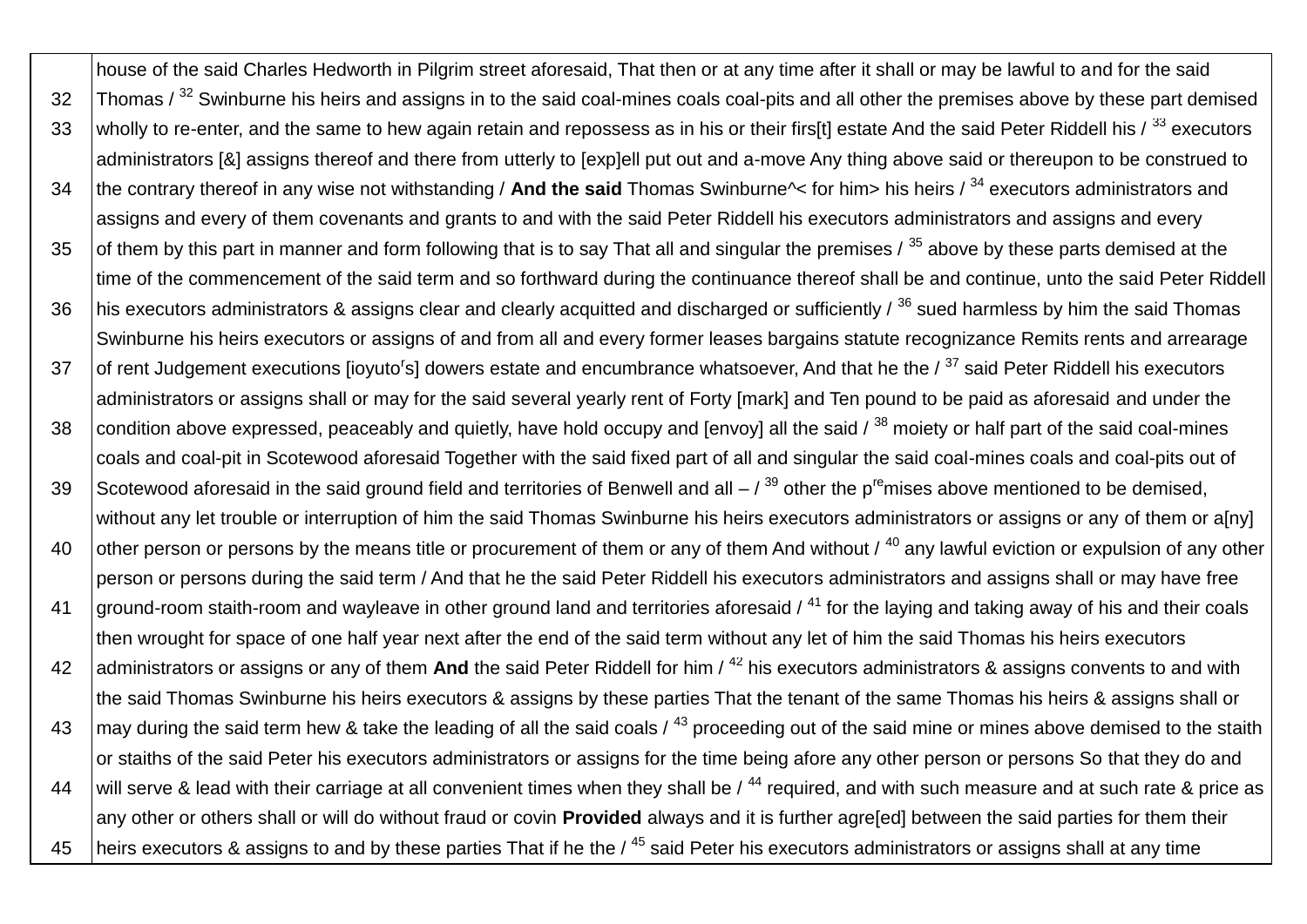|    | hereafter [mislike] to hold the premises any longer, intending to give over the same And thereupon shall (not only) upon any of the said feast                          |
|----|-------------------------------------------------------------------------------------------------------------------------------------------------------------------------|
| 46 | days of the purification of the blessed virgin Mary or S <sup>t</sup> Peter / $46$ ad Vincula in any year or within fourteen days next after such feast day give        |
|    | [In]otice and warning to the said Thomas Swinburne his heirs executors administrators or assigns at the said now dwelling house of the said                             |
| 47 | Charles Hedworth in Pilgrim street aforesaid of such / <sup>47</sup> his [mislike] and intent (But also) upon such of the same feast days of the purification           |
|    | of the blessed virgin Mary or S <sup>t</sup> Peter ad Vincula called lamas day as next shall fall or to be after such notice and warning given or within                |
| 48 | fourteen days then next after pay or cause / <sup>48</sup> to be paid to the said Thomas Swinburne his heirs executors administrators or assigns at the                 |
|    | same house the half years rent of the premises then due according to the reservations and agreement afore specified with all arrearage                                  |
| 49 | thereof (if any be) That then & / <sup>49</sup> from then Forth this part Indenture of lease and term of year then to c[o]me with every covenant grant and              |
|    | agreement above specified and all bond thereupon made shall be determined and utterly void And that then either of the said parties shall                               |
| 50 | [deliver] up the one $\ell^{50}$ to the other his executors administrators or assigns that part of this party an[d] obligation which they have sealed to be             |
|    | cancelled and de faced or a sufficient discharge or release for them or such of them as shall be wanting upon request therefore made Any                                |
| 51 | thing $\frac{51}{1}$ above said or thereupon to be construed to the contrary thereof in any wise no[t] with standing In Witnes <sup>s</sup> whereof the said parties to |
|    | this part Indentures interchangeably have let their seal [hereon] the day & year first above written                                                                    |
| 52 | <b>Peter Riddell</b>                                                                                                                                                    |
|    | IZC-2-1-p31                                                                                                                                                             |

## (WRITTEN with OLD ENGLISH SPELLINGS)

| [Writing on Back of Document] |
|-------------------------------|
|-------------------------------|

Sigith at d[ah] in pri[ ]urm

Signd [ ] [Wm] E[rr]ington

George Bartrame

George [Alruabye]

Signd X [ L]ogen [Hall]

 $\left[\text{marg}\right]$  X  $\left[\text{aur}\right]$   $\left[\text{Ru}\right]$   $\left[\text{Zrny}\right]$ 

[ W]ory [ P]ubh

[ZC-2-1-p3]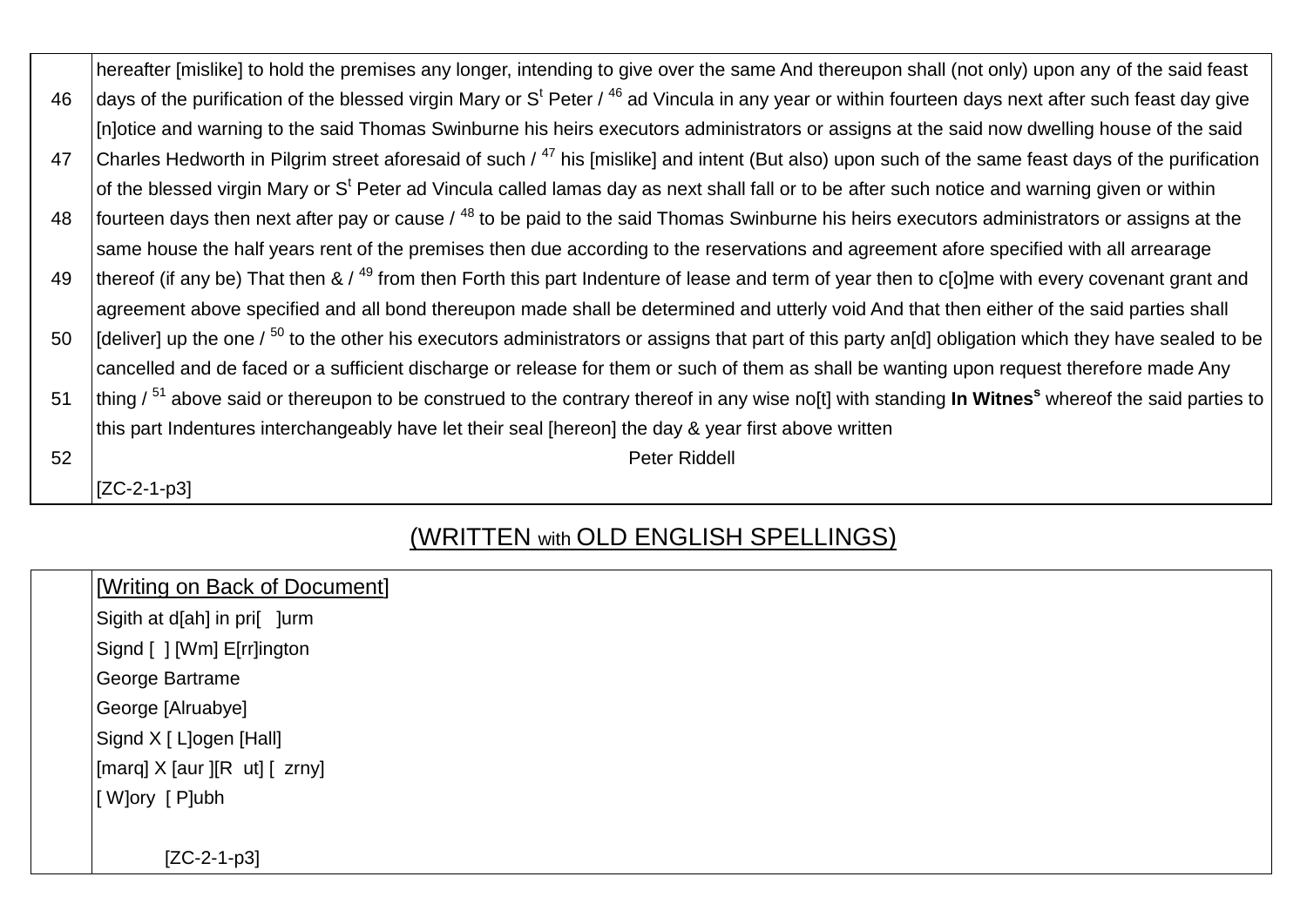|                       | In the Exchequer                                                                                                                                                                                                                                                                    | A Lesse [to m'] Peter Riddell                                                                                                                                |  |
|-----------------------|-------------------------------------------------------------------------------------------------------------------------------------------------------------------------------------------------------------------------------------------------------------------------------------|--------------------------------------------------------------------------------------------------------------------------------------------------------------|--|
|                       | Sir Edward Swinburne Bar <sup>t</sup> . and                                                                                                                                                                                                                                         | of my Collemyns of B[ipmgh ]                                                                                                                                 |  |
|                       | others $------$ Plaintiff                                                                                                                                                                                                                                                           | $Fo'$ [te] & [erm ing] of XXI yer                                                                                                                            |  |
|                       | $agt$ .                                                                                                                                                                                                                                                                             | $-1607-$                                                                                                                                                     |  |
|                       | William Adair Esquire and other                                                                                                                                                                                                                                                     |                                                                                                                                                              |  |
|                       | $Defts$ .                                                                                                                                                                                                                                                                           | Heard to Riddell of [ bleory]                                                                                                                                |  |
|                       | 3 <sup>d</sup> . February 1786                                                                                                                                                                                                                                                      | 17 Jan <sup>ry</sup> 1607                                                                                                                                    |  |
|                       | read in Evidence for the Plt <sup>s</sup> .                                                                                                                                                                                                                                         | [in Pencil] 17 Jan 1607                                                                                                                                      |  |
|                       | [Meilngram]                                                                                                                                                                                                                                                                         | (3)<br>[document Number see document '0']                                                                                                                    |  |
|                       |                                                                                                                                                                                                                                                                                     |                                                                                                                                                              |  |
| [Line<br>$N^{\circ}.$ | [DOCUMENT]                                                                                                                                                                                                                                                                          |                                                                                                                                                              |  |
|                       |                                                                                                                                                                                                                                                                                     |                                                                                                                                                              |  |
| $\mathbf 1$           | god King of England Frannce and Ireland defend <sup>r</sup>                                                                                                                                                                                                                         | (1606) This Indenture made the Sevententh daie of January in the fourth yere of the raigne of our Soveraigne lord James by the grace of                      |  |
| 2                     | of the faithe And of Scotlande the Fortith Betwene Thomas Swynborne of Caphiton in the Countie of Northumberlande Esquier on thone ptie<br>And Peter Riddell of the towne Newcastle vpon Tyne in the Countie of the same towne gent                                                 |                                                                                                                                                              |  |
| 3                     | on thother ptie Witnesseth that the saide Thomas Swynborne for certaine good and reasable [caus's] and consideracons him herevnto<br>especiallie moving hath demysed granted and to ferme letten and by theis pwte doth demyse grante                                               |                                                                                                                                                              |  |
| 4                     | and to ferme let to the saide Peter Riddell his ex <sup>r</sup> s adm'st <sup>r</sup> s & assignes All that the moytie or half ptie of all and singuler the colemynes and<br>coles [un]wrought to him the saide Thomas Swinborne app'teyning And of the colepitte aswell oppened as |                                                                                                                                                              |  |
| 5                     | to be oppened being and remayning in Scotewood wi <sup>th</sup> in the lordship and territories of Benwell in the Countie of Northumberlande together<br>w <sup>th</sup> fre libtie to digg sinck ridd and work pitt and pitte and to make trench & trenches or other passage       |                                                                                                                                                              |  |
| 6                     | for conveying of water and for avoiding of Styth for the wyning working or obteyning of the said moytie or half pte of the saide colemynes and<br>coles w <sup>t</sup> hin Scotewood aforesaide, and also fre and convenyent wayleave waterleave                                    |                                                                                                                                                              |  |
| $\overline{7}$        | earth stone rubbish slat and other refuce and conveyence of water providing or to provide out of                                                                                                                                                                                    | ground rowme and heaprowme aswell for the working obteyning and laying of the saide coles to be wrought out of the saide mynes and of the                    |  |
| 8                     | to be had or made in the in the P <sup>re</sup> misses to the Staith or Staithes of the saide Peter Riddell his                                                                                                                                                                     | any of the worke of the p <sup>re</sup> misses as for conveying loading and carrying away of the coles to be wrought out of any pitt or pitte had or made or |  |
| 9                     |                                                                                                                                                                                                                                                                                     | executors or assignes for the tyme being at or nere the water of tyne w <sup>t</sup> h horse Wayne Carte or other carriage and to erecte lodge or hovelle    |  |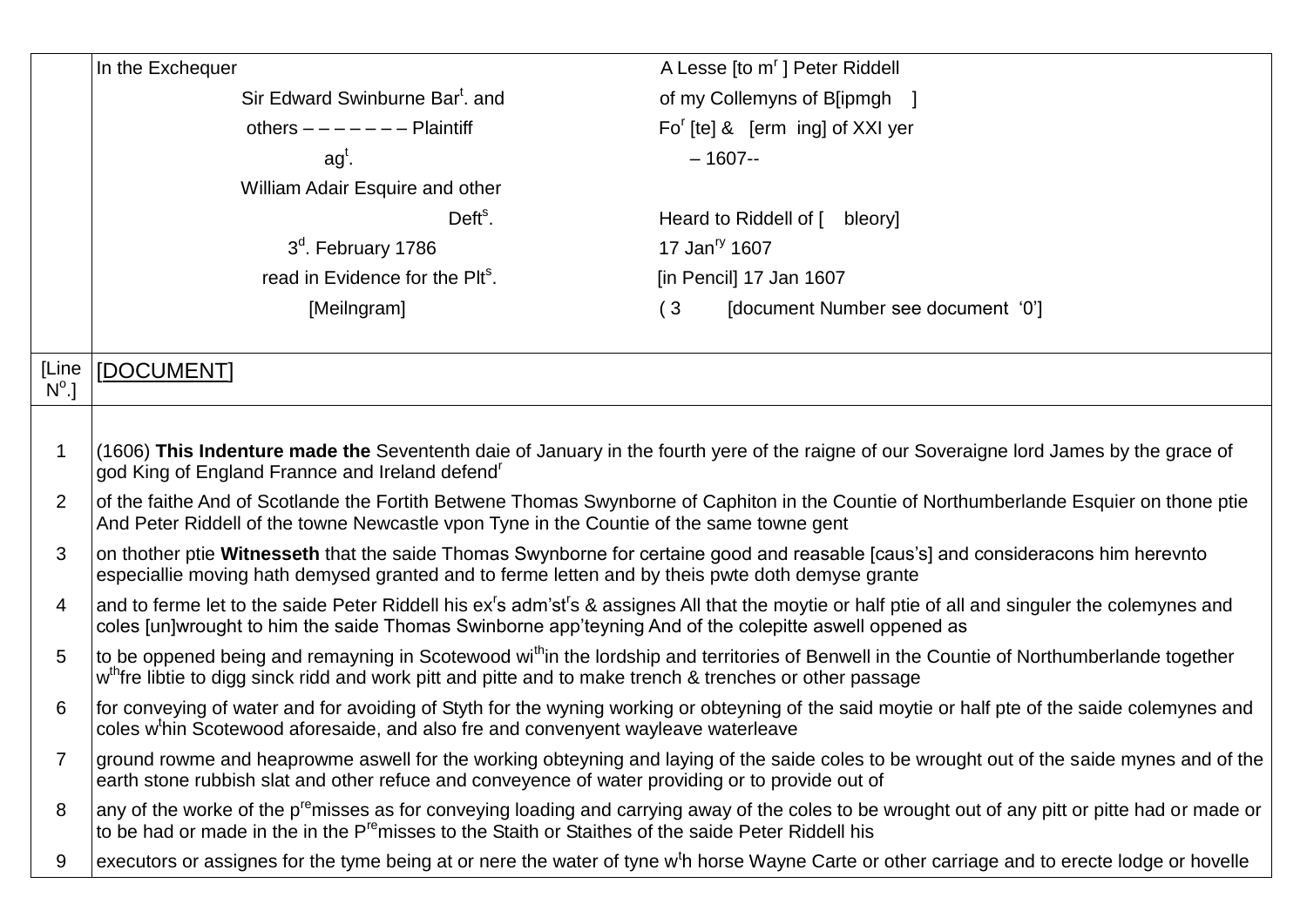to work or stand vnder, w<sup>t</sup>h all other mat<sup>r</sup>s and things mete and convenyent together

- 10 | w<sup>t</sup>h all that staith scituat and adwyning vpon the water of the tyne builded, late in the occupacon of [p'pofer] m[]tford and nowe in the occupacon of John Barker of Newcastle merchant **To have and to hold**
- 11  $\vert$  All the saide moytie or half pte of the saide colemynes and coles aboue menconed to be demysed Together w<sup>t</sup>h the saide wayleave waterleave heaprowme staith liberties and all other the P<sup>re</sup>misses aboue graunted vnto the saide Peter
- 12 | Riddell his ex<sup>r</sup>s admi'st<sup>r</sup>s & assignes frome the last daie of August next comying after the date hereof unto thende and terme of one and twenty yeres then next following fullie to be complete and ended **yeldinge**
- 13 and Paying therefore yerelie during the saide terme vnto the saide Thomas Swynburne his heires or Assignes Fortie [m' ke] of lawfull money of Englande at the nowe dwelling house of Charles Hedworth Esquier scituat
- 14 |in pilgram streat w<sup>t</sup>hin the saide towne of Newcastle vpon tyne at two feaste or termes in the yere that ys to saie at the feaste of the purificacon of the blessed virgyn Mary, and S<sup>t</sup>. Peter [advincula] comonlie called lamas' daie
- 15 or w<sup>t</sup>hin fourtene daies next after eyther of the same feast daies by evan porcions And yelding and paying therefore yerelie during the saide terme to the saide Thomas Swynborne his heires or assignes forevery pitt
- 16 | in the p'misses whereat or out of w<sup>t</sup>h the saide Peter Riddell his executors admi'st<sup>r</sup>s or assignes shall work and drawe coles, more then at one colepitt except Driftpitte and waterpitte onlie fortie [m'ke] of lawfull money of Englande at the saide nowe dwelling,
- 17 | house of the saide Charles Hedworth in pilgram streate in Newcastle aforesaide at the saide two feast daies or termes in the yere, or w<sup>t</sup>hin fourtene daies next after eyther of the same feast daies by even porcons **And whereas** also
- 18 the saide Thomas Swynborne ys nowe lawfullie estated and entressed [1 and in one fixt pte accompting the whole in fix pte to be devided, of all and singuler the colemynes and coles being and remayning w<sup>t</sup>hout Scotewood aforesaide w<sup>t</sup>hin the lordshipp of Benwell
- 19 He the saide Thomas Swynborne for the like causes and consideracon [of] him here vnto especiallie moving Hath demysed graunted and to ferme letten and by theis pwte doth demyse graunt and to ferme let to the saide Peter Riddell his ex's admi'st<sup>r</sup>s and assignes
- 20 All that his saide fixt pte'accompting the whole in fix<sup>t</sup> pte / to be devided of all and singular the colemynes coles vnwrought, and cole pitte, aswell oppened as to be oppened being and remayning w<sup>t</sup>hin any of the grounde fielde or territories of Benwell aforesaide
- 21 w <sup>t</sup>hout the saide wood called Scotewood Together w<sup>t</sup>h fre libertie to digg sinck ridd and work pitt & pitte and to make trench and trenches or other passage for conveying of water and for avoiding of Styth and for the wyning working or obteyning of the saide
- 22 | fixt pte of the saide colemynes and coles w<sup>t</sup>hin the saide grounde field or territories w<sup>t</sup>hout Scotewood aforesaide / And also fre and convenyent way leave, water leave, ground rowme, and heaprowme, aswell for the working ahteyning and laying of the
- 23 Saide coles and of the earth stones rubbish slat and other refu[s]e and the conveying of water as for conveying leading and carrying away of the coles wrought out thereof, to the Staith or Staithes of the saide Peter Riddell his ex<sup>r</sup>s
- 24 admi'st<sup>r</sup>s or assignes for the tyme being at or nere the water of [ ty]ne w<sup>t</sup>h horse wayne Carte and other Carriage and to erecte lodge or hovelle w<sup>t</sup>h the other p'tenere of the same mynes mete and convenyent To have and to hold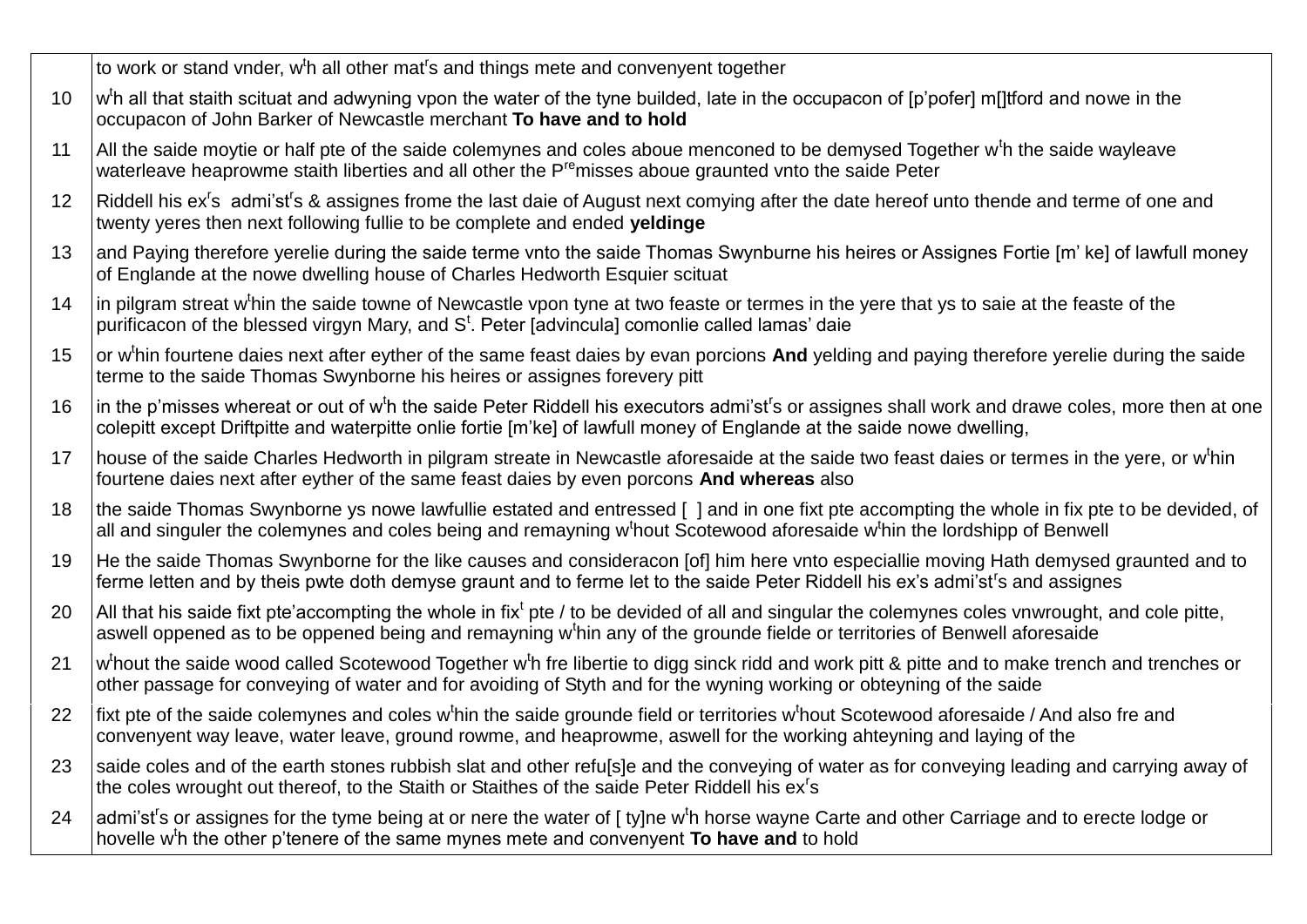- 25  $\parallel$  All the saide fixt pte of the saide colemynes and coles and all other the p<sup>re</sup>misses last aboue demysed vnto the saide Peter Riddell his ex<sup>r</sup>s admi'st<sup>r</sup>s & assignes frome the saide last daie of August next comyng after the date hereof vnto thende
- 26 and terme of one and twentie yeres Then next following fullie to be complete and ended **Yeldinge** and paying therefore yerelie during the saide terme to the saide Thomas Swynborne his heires or assignes terme p[a]inge
- 27  $\vert$  of lawfull money of Englande at the saide two feaste or termes [of] the yere or w<sup>t</sup>hin fourtene daies next after eyther of the same feast daies by even porcons and at the saide nowe dwelling house of the saide Charles Hedworth **And**
- 28 also yelding and paying yerelie during, the saide terme to the saide Thomas Swynborne his heires or assignes for every pitt out of Scotewood aforesaide whereat, or out of w<sup>c</sup>h, the saide Peter Riddell his ex<sup>r</sup>s admi'st<sup>r</sup>s or assignes, shall work
- 29 and drawe coles more then at one cole pitt (except Drift pite and water pits onlie) tenne punnds of lawfull money of Englande, at the saide house and at the saide two feaste aforesaide, or w<sup>t</sup>hin fourtene daies next after eyther of the
- 30 same feast daies by even porcons And yf yt shall happe<sup>[n]</sup> the saide severall rente of Fortie m'ke and Tenne pounde or any of them to be behynde vnpaide in pte or in all, over or after eyther feast daie thereof abovesaide in w<sup>c</sup>h yt ought
- 31 to be paide or shalbe due, by the saide space of fourtene daies being la[w]fullie demaunded, at the saide dwelling house of the saide Charles Hedworth in pilgram streat aforesaide, That then or at any tyme after yt shall or may be lawfull to and for the saide Thomas
- 32 Swynborne his heires and assignes in to the saide colemynes coles colepititie and all other the p<sup>re</sup>misses aboue by theis pwte demysed wholie to reenter, and the same to haue againe retayn and repossesse as in his or their firs[t] estate And the saide Peter Riddell his
- 33 executors admistrators [&] assignes thereof and there frome vtterlie to [exp]ell put out and amove Any thing above saide or therevpon to be construed to the contrary thereof in any wise not w<sup>t</sup>hstanding / And the saide Thomas Swynborne<sup> $\sim$ </sup> for him> his heires
- 34  $\,$  executors admistrators and assignes and every of them coven'nteth and grunteth to and w<sup>t</sup>h the saide Peter Riddell his executors admistrators and assignes and every of them by theis pwte in manner and forme following that ys to saie That all and singular the p<sup>re</sup>misses
- 35  $\,$  above by theis pwte demysed at the tyme of the comensm<sup>t</sup> of the saide terme and soe furthwarde during the contynuaunce thereof shalbe and contynue, vnto the saide Peter Riddell his executors admi'sts & assignes clere and clerelie acquyted and discharged or sufficiently
- 36 Saued harmeles by him the saide Thomas Swynborne his heires ex<sup>r</sup>s or assignes of and frome all and every former leas s bargaynes statute recognzance Rimyties rents and arrerage of rent Judgm<sup>t</sup>e executions ioyuto<sup>r</sup>s dowers estate and incombraunce whatsoever, And that he the
- 37 Saide Peter Riddell his executors admi'st<sup>r</sup>s or assignes shall or may for the saide severall yerelie rente of Fortie m'ke and Tenne pounde to be paide as aforesaide and vnder the condicon above expressed, peasablie and quietlie, have hold occupie and [enoy] all the saide
- 38  $\,$  moytie or half pte of the saide colemynes coles and colepitte in Scotewood aforesaide Together w<sup>t</sup>h the saide fixt pte of all and singuler the saide colemynes coles and colepi[tt] out of Scotewood aforesaide in the saide grounde fielde and territorcs of Benwell and all –
- 39  $\vert$ other the p<sup>re</sup>misses above menconed to be demysed, w<sup>t</sup>hout any let trowble or interrupcon of him the saide Thomas Swynborne his heires ex<sup>r</sup>s admi'strators or assignes or any of them or a[ny] other pson or psons by the meanes tytle or procurem<sup>t</sup> of them or any of them And w<sup>t</sup>hout
- 40 any lawfull evicon or expulcon of any other pson or psons during the saide terme / And that he the saide Peter Riddell his ex<sup>r</sup> s admi'strators and assignes shall or may have fre groundrowme staithrowme and wayleave in other grounde lande and territories aforesaide